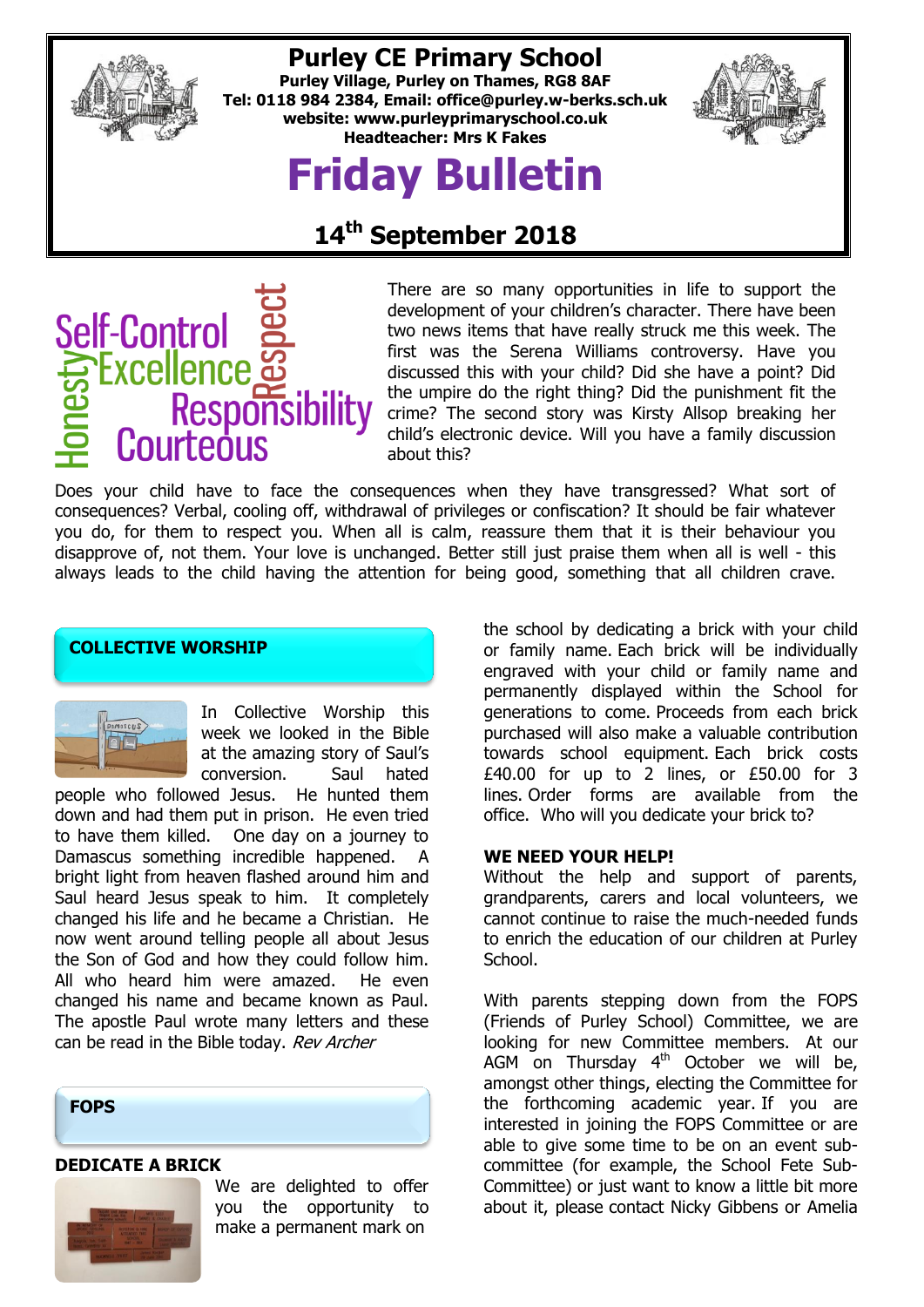Bell or ask Mrs Ham and she'll point you in our direction!

#### **CHOIR AND YEAR 2**

I have had requests for Year 2 children to join the choir. This is always a tricky balancing act as there are many words to learn and it is quite a commitment. Some children are ready but others find it daunting and can put them off joining the choir when a little more mature, which would be such a shame. Ideally children need to be KS2 but if you think your child can commit, they are welcome to attend. Should they find it too much, please encourage them to come and talk to me and not just drop out.

Choir starts Monday 17th Sept 3-4pm

#### **YEAR 1 WOODLAND SCHOOL**

Monday morning was such an exciting time because we made a welcome return to the woodland at Basildon Park. We discovered some changes since we were last there so we went on a walk to find out what was new. We discovered a musical instrument made of wood, stepping stones, balancing logs and a huge ruler which we used to measure ourselves. We were disappointed to find the dens had disappeared but fortunately we found some more had been made in a different area. We were able to practice road safety as we discovered new paths and roads and everyone remembered "to Stop. Look. Listen and Think!" Next week we are going to walk a bit further to find the other new areas. I would like to mention how sensible and well behaved the children were which helped to make the morning a brilliant beginning to our woodland adventures this year. Mrs Hodsdon



#### **NASAL FLU IMMUNISATION Foundation, Year 1, 2, 3, 4 and 5**

Please ensure that all forms are returned by **Monday 17th September** at the latest. Thank you.

#### **ISS - VACANCY**

Our school dinner suppliers are currently looking for a new member of staff to bring the school dinners which are cooked in Pangbourne to our school. Applicant will need to have own car with business insurance. The vacancy is for 16 hours/week. If you're interested in finding out more, please contact Elaine Dupas, Area Manager, 07765 241792.

#### **CLUBS**

A list of clubs for Year 1 to Year 6 was sent via parentmail yesterday. Please make sure that you reply by **Tuesday** next week.

Gym Club (KS2): we've been advised that there are some spaces left. The club is on Tuesdays, 3.00 till 4.00 pm. If your child is interested, please contact Virtue Gymnastics direct – [kara@virtuegymnastics.co.uk](mailto:kara@virtuegymnastics.co.uk)

#### **HEDGEHOG CLASS**



We have enjoyed welcoming the new Foundation One and Two children to Hedgehog class! All of the children have

been exploring the indoor and outdoor areas and learning how to use each area safely. They have had great fun playing lots of 'getting to know you' games and learning each other's names. The children have been using a variety of resources to create representations of their faces, such as the 2paintapic programme on the interactive whiteboard, painting, drawing, and using a selection of items on cork tiles. They have been singing lots of number rhymes and sharing stories about starting school…who knew dinosaurs went to school too?!

Next week we will be practising taking turns to speak and listen as we share our news, and finding out about how our world began through the story of Creation. Mrs Burton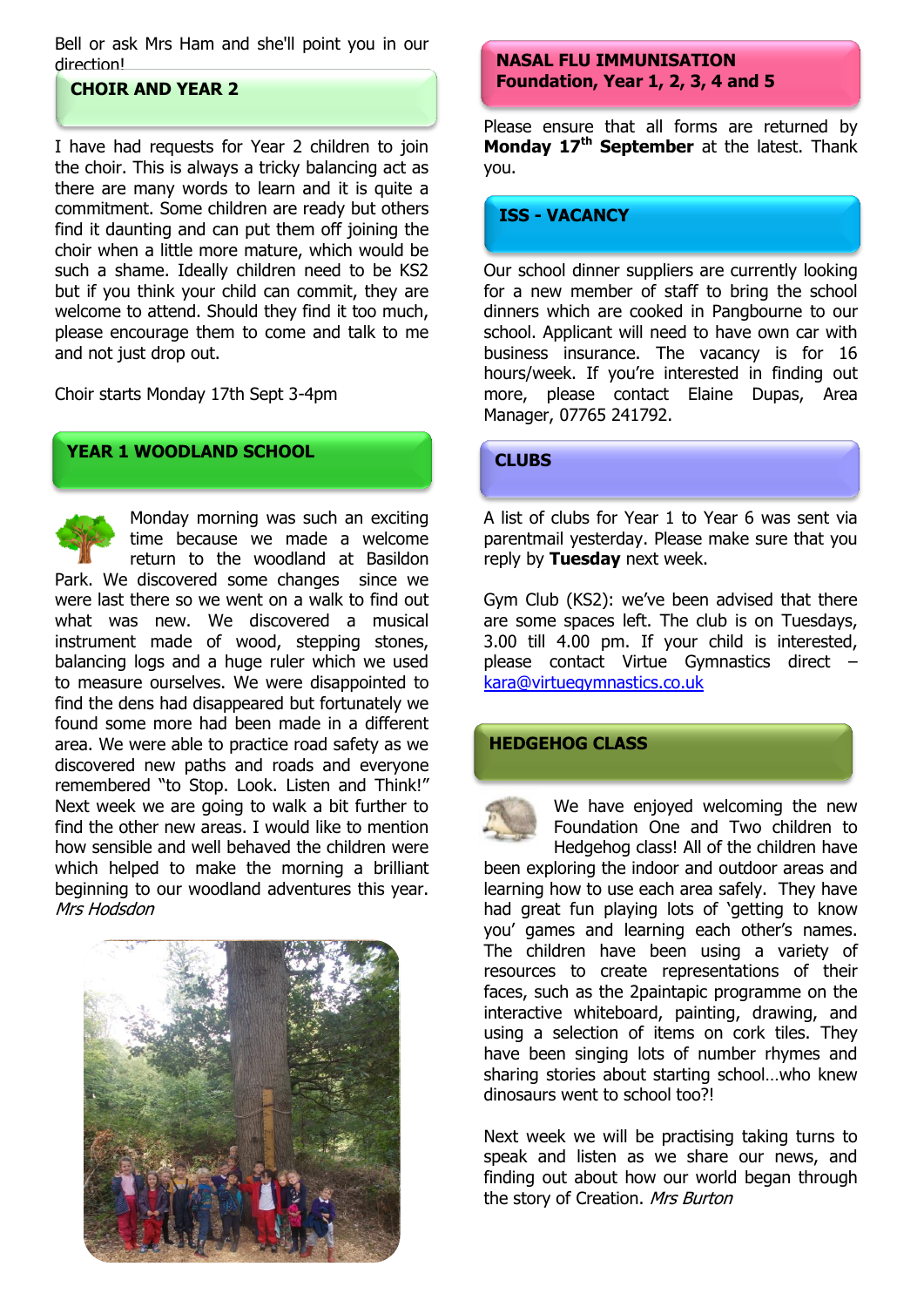#### **BADGER CLASS**



Badger class have all settled back into the routines of school and are enjoying their new topic - "Take aways." We collected some data as to what their

favourite take away food was and discussed where in the world that food came from. We have looked at how fish and chips are made and wrote thank you prayers to the fishermen for catching the fresh fish for us.

In Geography, we looked at atlases and named the seas that surround the UK.

As part of our science learning, we have been exploring the effect of exercise on our bodies and how exercise is important to help us keep healthy.

In Maths, we have been looking at place value and where numbers sit in the number system. Y1 have worked with numbers up to 20 and Y2 with numbers up to 100.

For our art work next week we need to collect in some plastic 2L milk bottles. If possible could you please send one in with your child - Thank you Mrs Lyn-Jones

#### **OWL CLASS**



It has been lovely to welcome new faces into Owl class. The Big Owls have done a wonderful job helping them to settle in and get used to

new routines. As discussed at the Greet the Teacher evening, the transition from KS1 to KS2 can be difficult as exceptions from the children grow. This is not just academically but developing them as a person too.

We have taken a step back in time to the Stone Age period. In English, the children have been history detectives, looking at a text and finding clues to tell them that it's is set in the Stone Age era. We have also started to research Stonehenge finding out how and why it was built and had great fun building our own Stonehenge in the classroom! Do you know how many stone were used to construct it and what the different names are? Ask your child I am sure they could tell you!

Both year 3 and year 4 have been working on number bonds in maths. Mrs Pickering

#### **WOODPECKER CLASS**



A new year, a new year 6 cohort and new additions to Woodpecker class. It always feels strange at the upper end of KS2 when children step up to meet the

demands of being the oldest children in the school, the leaders and role models. And yet, within just one week, it is clear that this group are eminently ready to set the standard for Purley Primary School.

This week, our maths work has involved consolidating understanding of place value, of reading, writing and working with multi-digit numbers. Ask your child to read this number: 765,539,901. Next, can they tell you what 1,000,000 more than this number would be? Or 1,000 less? Or a trickier one would be 100 more.

In English, we have been responding to a historical text: how to catch a thief. Children have hot-seated the different characters, considered how the story could develop and written diary entries in the role of different characters. This has involved consolidating understanding of writing in the past tense in the first person.

Our topic this term is Invaders, and our historical focus is the Vikings. Mrs Archer

#### **STARS OF THE WEEK**



#### **Hedgehog Class**

**Star of the week: Harry Clegg for careful** counting **Friendship Star:** Freya for looking after the younger children **Paragon:** Phoebe Tovey

#### **Badger Class**

**Star of the week:** Mason for starting Year 2 really challenging himself **Friendship Star:** Zayneb for helping her learning partner to write **Paragon:** Lilly-May **Woodland star:** Arlo for sensible walking and being helpful - offering to take equipment

#### **Owl Class**

**Star of the week:** Ben S for his fantastic engagement and interest in our new topic.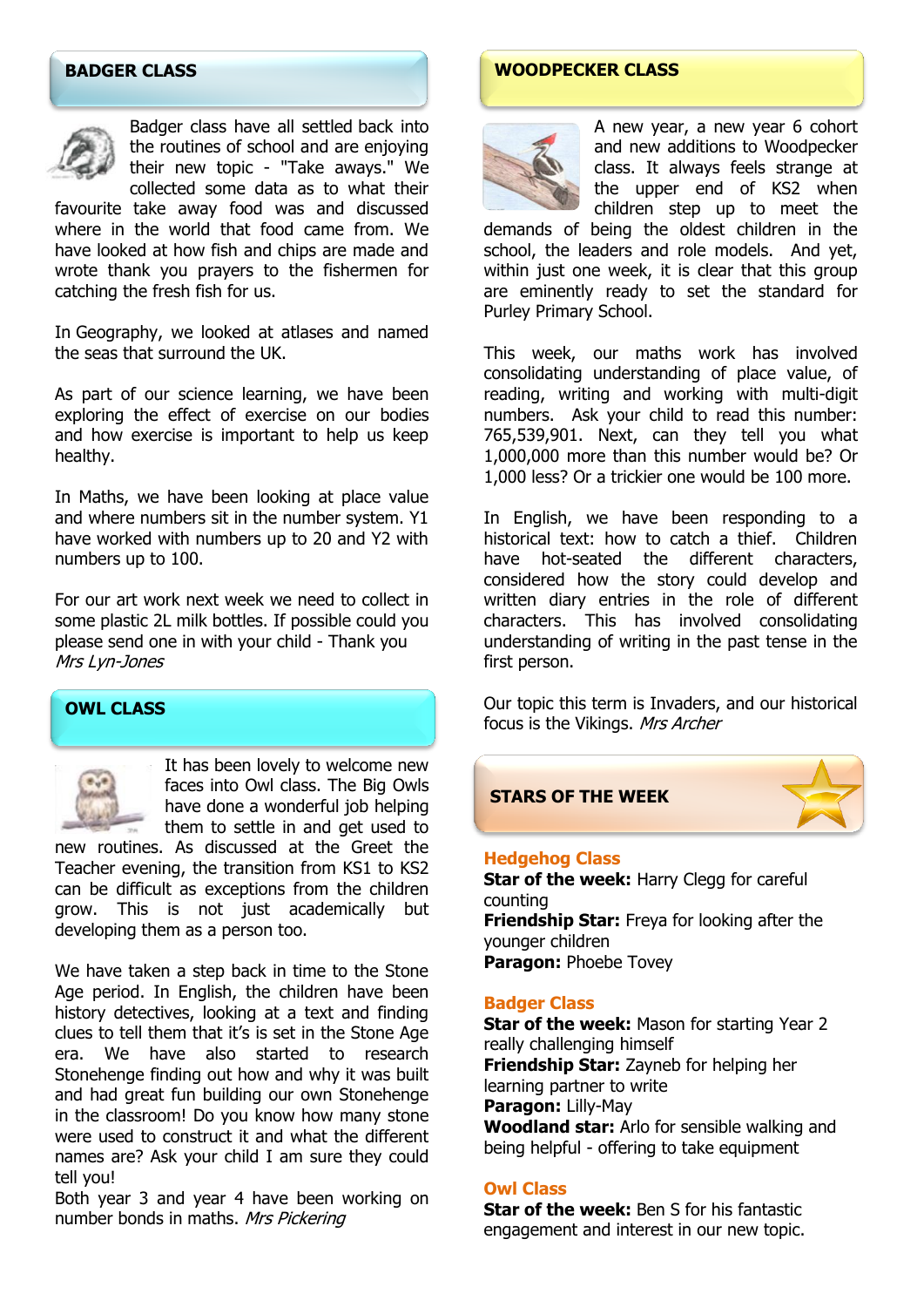**Friendship Star:** Ben R for supporting all the new members of the class with settling in to new routines.

**Paragon:** Ellie

#### **Woodpecker Class**

**Star of the week:** Grace, for working incredibly hard and persevering when tasks are challenging **Friendship Star:** Evelyn for being a very kind and helpful partner in class **Paragon:** Grace

**Delightful diners:** Ciara, Jessica B, Amy, Toby, Ben S, Mia, Oscar HL, Louis H

#### **Reminders**

- **Foundation to Year 5** please return Nasal Flu Immunisation form by Monday.
- **Badger Class** please bring empty 2l milk bottle

#### **DIARY DATES**

| 28/09/18                 | Nasal Flu Immunisation Programme<br>Foundation to Year 5 |
|--------------------------|----------------------------------------------------------|
| 04/10/18                 | FOPS AGM, 7.30 p.m                                       |
| 17/10/18                 | Parents Evening, 3.30 p.m to 6.00<br>p.m                 |
| 18/10/18                 | Parents Evening, 6.00 p.m to 8.00<br>p.m                 |
| 19/10/18                 | Harvest Festival at St Mary's, 9.30<br>a.m               |
| $22/10/18$ -<br>29/10/18 | <b>Half Term</b>                                         |
| 01/11/18                 | Individual school photos                                 |
| 04/11/18                 | Thameside Fireworks Fiesta                               |
| $21/12/18$ -<br>04/01/19 | <b>Christmas Break</b>                                   |
| 18/02/19-<br>22/02/19    | <b>February Half Term</b>                                |
| 08/04/19-<br>23/04/19    | <b>Easter Break</b>                                      |
| 24/05/19-<br>31/05/19    | <b>May Half Term</b>                                     |
| 24/07/19                 | <b>End of Academic Year</b>                              |

As always, please remember our doors are open, should you wish to discuss any concerns, ask questions or celebrate successes regarding your children. You can contact me by phone on 0118 9842384 or email: [headteacher@purley.w-berks.sch.uk](mailto:headteacher@purley.w-berks.sch.uk)

**Karen Fakes (Headteacher), Learn to Love, love to Learn**